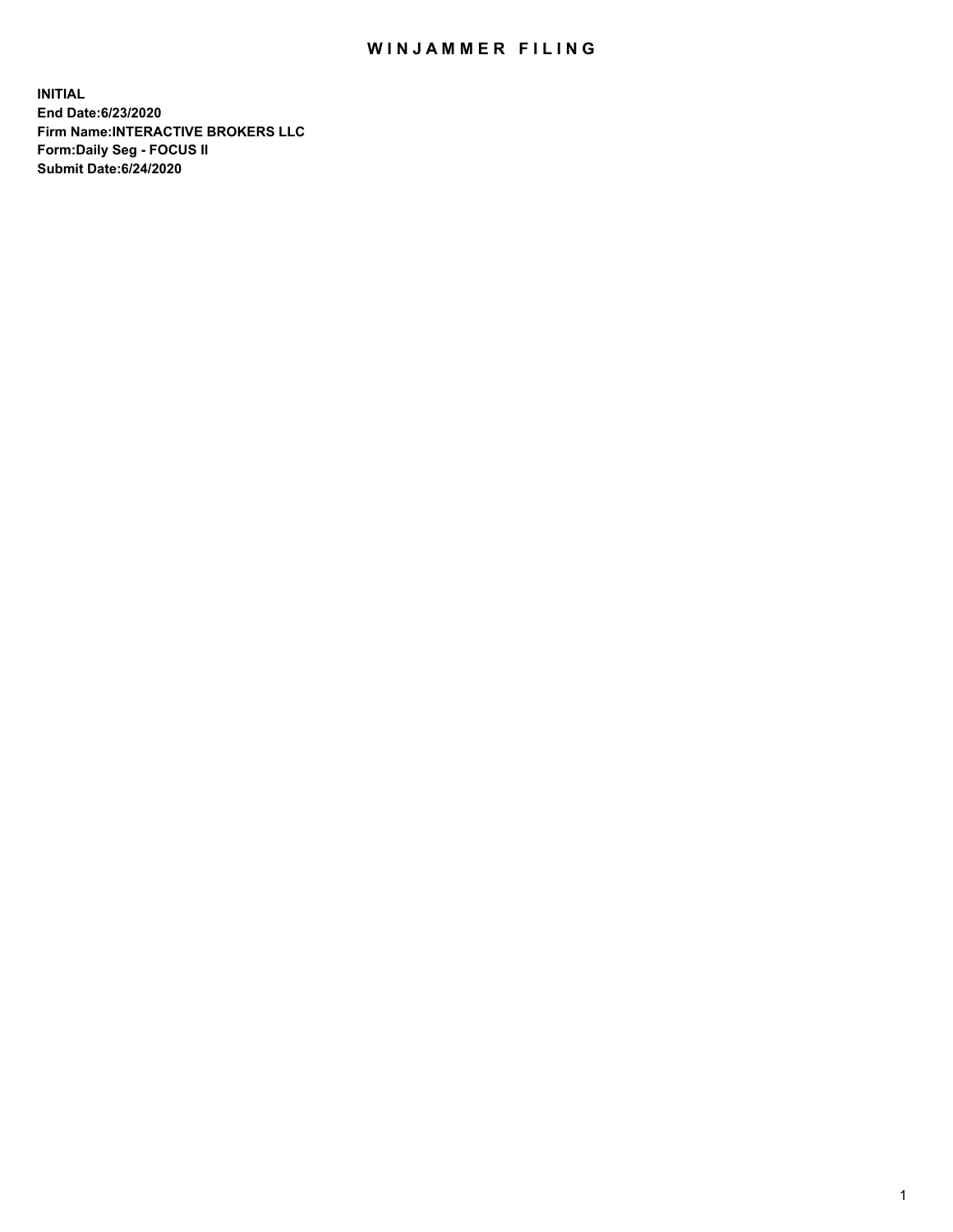**INITIAL End Date:6/23/2020 Firm Name:INTERACTIVE BROKERS LLC Form:Daily Seg - FOCUS II Submit Date:6/24/2020 Daily Segregation - Cover Page**

| Name of Company                                                                                                                                                                                                                                                                                                                | <b>INTERACTIVE BROKERS LLC</b>                                                   |
|--------------------------------------------------------------------------------------------------------------------------------------------------------------------------------------------------------------------------------------------------------------------------------------------------------------------------------|----------------------------------------------------------------------------------|
| <b>Contact Name</b>                                                                                                                                                                                                                                                                                                            | James Menicucci                                                                  |
| <b>Contact Phone Number</b>                                                                                                                                                                                                                                                                                                    | 203-618-8085                                                                     |
| <b>Contact Email Address</b>                                                                                                                                                                                                                                                                                                   | jmenicucci@interactivebrokers.c<br>om                                            |
| FCM's Customer Segregated Funds Residual Interest Target (choose one):<br>a. Minimum dollar amount: ; or<br>b. Minimum percentage of customer segregated funds required:% ; or<br>c. Dollar amount range between: and; or<br>d. Percentage range of customer segregated funds required between:% and%.                         | <u>0</u><br>$\overline{\mathbf{0}}$<br>155,000,000 245,000,000<br>0 <sub>0</sub> |
| FCM's Customer Secured Amount Funds Residual Interest Target (choose one):<br>a. Minimum dollar amount: ; or<br>b. Minimum percentage of customer secured funds required:% ; or<br>c. Dollar amount range between: and; or<br>d. Percentage range of customer secured funds required between:% and%.                           | <u>0</u><br>$\overline{\mathbf{0}}$<br>80,000,000 120,000,000<br>0 <sub>0</sub>  |
| FCM's Cleared Swaps Customer Collateral Residual Interest Target (choose one):<br>a. Minimum dollar amount: ; or<br>b. Minimum percentage of cleared swaps customer collateral required:% ; or<br>c. Dollar amount range between: and; or<br>d. Percentage range of cleared swaps customer collateral required between:% and%. | <u>0</u><br>$\underline{\mathbf{0}}$<br>0 <sub>0</sub><br>0 <sub>0</sub>         |

Attach supporting documents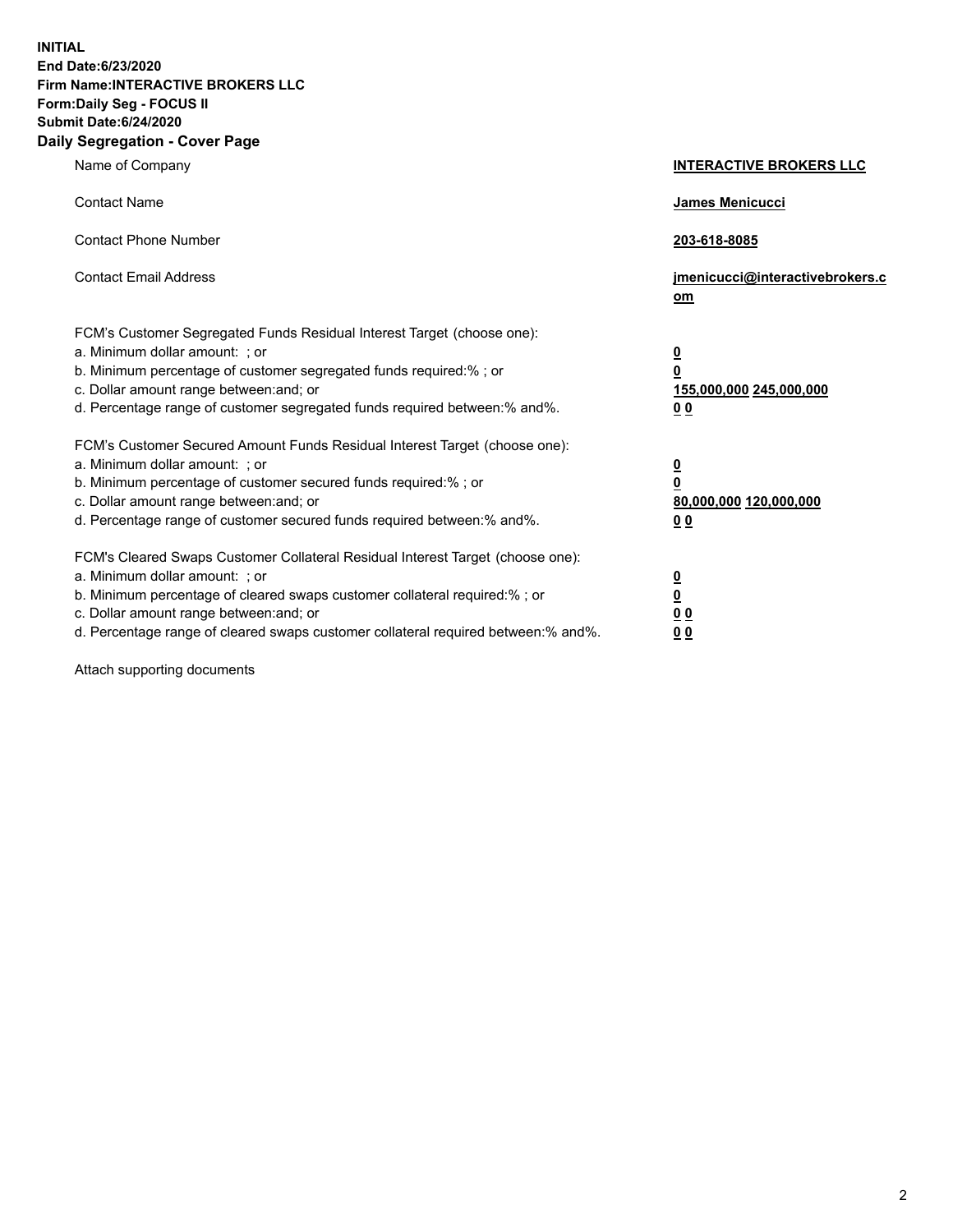**INITIAL End Date:6/23/2020 Firm Name:INTERACTIVE BROKERS LLC Form:Daily Seg - FOCUS II Submit Date:6/24/2020 Daily Segregation - Secured Amounts**

|     | Daily Segregation - Secured Amounts                                                                  |                                      |
|-----|------------------------------------------------------------------------------------------------------|--------------------------------------|
|     | Foreign Futures and Foreign Options Secured Amounts                                                  |                                      |
|     | Amount required to be set aside pursuant to law, rule or regulation of a foreign                     | $0$ [7305]                           |
|     | government or a rule of a self-regulatory organization authorized thereunder                         |                                      |
| 1.  | Net ledger balance - Foreign Futures and Foreign Option Trading - All Customers                      |                                      |
|     | A. Cash                                                                                              | 582,614,137 [7315]                   |
|     | B. Securities (at market)                                                                            | $0$ [7317]                           |
| 2.  | Net unrealized profit (loss) in open futures contracts traded on a foreign board of trade            | -1,524,389 [7325]                    |
| 3.  | Exchange traded options                                                                              |                                      |
|     | a. Market value of open option contracts purchased on a foreign board of trade                       | 3,556,285 [7335]                     |
|     | b. Market value of open contracts granted (sold) on a foreign board of trade                         | $-1,850,687$ [7337]                  |
| 4.  | Net equity (deficit) (add lines 1. 2. and 3.)                                                        | 582,795,346 [7345]                   |
| 5.  | Account liquidating to a deficit and account with a debit balances - gross amount                    | 15,848 [7351]                        |
|     | Less: amount offset by customer owned securities                                                     | 0 [7352] 15,848 [7354]               |
| 6.  | Amount required to be set aside as the secured amount - Net Liquidating Equity                       | 582,811,194 [7355]                   |
|     | Method (add lines 4 and 5)                                                                           |                                      |
| 7.  | Greater of amount required to be set aside pursuant to foreign jurisdiction (above) or line          | 582,811,194 [7360]                   |
|     | 6.                                                                                                   |                                      |
|     | FUNDS DEPOSITED IN SEPARATE REGULATION 30.7 ACCOUNTS                                                 |                                      |
| 1.  | Cash in banks                                                                                        |                                      |
|     | A. Banks located in the United States                                                                | 95,360,652 [7500]                    |
|     | B. Other banks qualified under Regulation 30.7                                                       | 0 [7520] 95,360,652 [7530]           |
| 2.  | <b>Securities</b>                                                                                    |                                      |
|     | A. In safekeeping with banks located in the United States                                            | 479,878,200 [7540]                   |
|     | B. In safekeeping with other banks qualified under Regulation 30.7                                   | 0 [7560] 479,878,200 [7570]          |
| 3.  | Equities with registered futures commission merchants                                                |                                      |
|     | A. Cash                                                                                              | $0$ [7580]                           |
|     | <b>B.</b> Securities                                                                                 | $0$ [7590]                           |
|     | C. Unrealized gain (loss) on open futures contracts                                                  | $0$ [7600]                           |
|     | D. Value of long option contracts                                                                    | $0$ [7610]                           |
|     | E. Value of short option contracts                                                                   | 0 [7615] 0 [7620]                    |
| 4.  | Amounts held by clearing organizations of foreign boards of trade                                    |                                      |
|     | A. Cash                                                                                              | $0$ [7640]                           |
|     | <b>B.</b> Securities                                                                                 | $0$ [7650]                           |
|     |                                                                                                      | $0$ [7660]                           |
|     | C. Amount due to (from) clearing organization - daily variation<br>D. Value of long option contracts |                                      |
|     |                                                                                                      | $0$ [7670]                           |
| 5   | E. Value of short option contracts                                                                   | 0 [7675] 0 [7680]                    |
|     | Amounts held by members of foreign boards of trade                                                   |                                      |
|     | A. Cash<br><b>B.</b> Securities                                                                      | 123,396,646 [7700]                   |
|     | C. Unrealized gain (loss) on open futures contracts                                                  | $0$ [7710]                           |
|     | D. Value of long option contracts                                                                    | 2,024,907 [7720]                     |
|     | E. Value of short option contracts                                                                   | 3,556,285 [7730]                     |
|     |                                                                                                      | <u>-1,850,687</u> [7735] 127,127,151 |
|     |                                                                                                      | $[7740]$                             |
| 6.  | Amounts with other depositories designated by a foreign board of trade                               | $0$ [7760]                           |
| 7.  | Segregated funds on hand                                                                             | $0$ [7765]                           |
| 8.  | Total funds in separate section 30.7 accounts                                                        | 702,366,003 [7770]                   |
| 9.  | Excess (deficiency) Set Aside for Secured Amount (subtract line 7 Secured Statement                  | 119,554,809 [7380]                   |
|     | Page 1 from Line 8)                                                                                  |                                      |
| 10. | Management Target Amount for Excess funds in separate section 30.7 accounts                          | 80,000,000 [7780]                    |
| 11. | Excess (deficiency) funds in separate 30.7 accounts over (under) Management Target                   | 39,554,809 [7785]                    |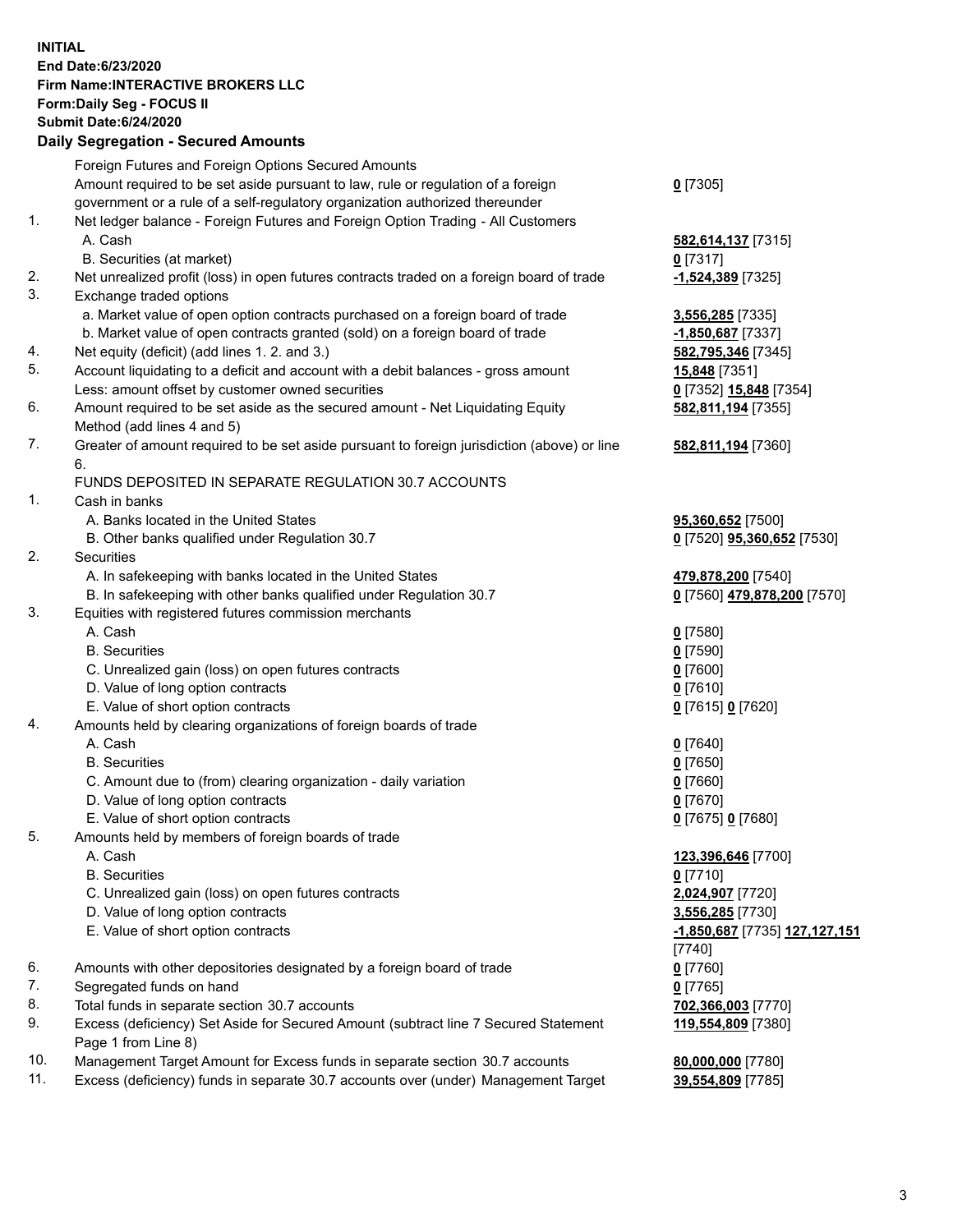**INITIAL End Date:6/23/2020 Firm Name:INTERACTIVE BROKERS LLC Form:Daily Seg - FOCUS II Submit Date:6/24/2020 Daily Segregation - Segregation Statement** SEGREGATION REQUIREMENTS(Section 4d(2) of the CEAct) 1. Net ledger balance A. Cash **5,249,791,073** [7010] B. Securities (at market) **0** [7020] 2. Net unrealized profit (loss) in open futures contracts traded on a contract market **99,136,971** [7030] 3. Exchange traded options A. Add market value of open option contracts purchased on a contract market **268,434,062** [7032] B. Deduct market value of open option contracts granted (sold) on a contract market **-225,452,434** [7033] 4. Net equity (deficit) (add lines 1, 2 and 3) **5,391,909,672** [7040] 5. Accounts liquidating to a deficit and accounts with debit balances - gross amount **6,672,944** [7045] Less: amount offset by customer securities **0** [7047] **6,672,944** [7050] 6. Amount required to be segregated (add lines 4 and 5) **5,398,582,616** [7060] FUNDS IN SEGREGATED ACCOUNTS 7. Deposited in segregated funds bank accounts A. Cash **1,080,341,953** [7070] B. Securities representing investments of customers' funds (at market) **2,630,918,200** [7080] C. Securities held for particular customers or option customers in lieu of cash (at market) **0** [7090] 8. Margins on deposit with derivatives clearing organizations of contract markets A. Cash **5,159,633** [7100] B. Securities representing investments of customers' funds (at market) **1,860,479,642** [7110] C. Securities held for particular customers or option customers in lieu of cash (at market) **0** [7120] 9. Net settlement from (to) derivatives clearing organizations of contract markets **4,809,790** [7130] 10. Exchange traded options A. Value of open long option contracts **268,306,664** [7132] B. Value of open short option contracts **-225,511,003** [7133] 11. Net equities with other FCMs A. Net liquidating equity **0** [7140] B. Securities representing investments of customers' funds (at market) **0** [7160] C. Securities held for particular customers or option customers in lieu of cash (at market) **0** [7170] 12. Segregated funds on hand **0** [7150] 13. Total amount in segregation (add lines 7 through 12) **5,624,504,879** [7180] 14. Excess (deficiency) funds in segregation (subtract line 6 from line 13) **225,922,263** [7190] 15. Management Target Amount for Excess funds in segregation **155,000,000** [7194]

16. Excess (deficiency) funds in segregation over (under) Management Target Amount Excess

**70,922,263** [7198]